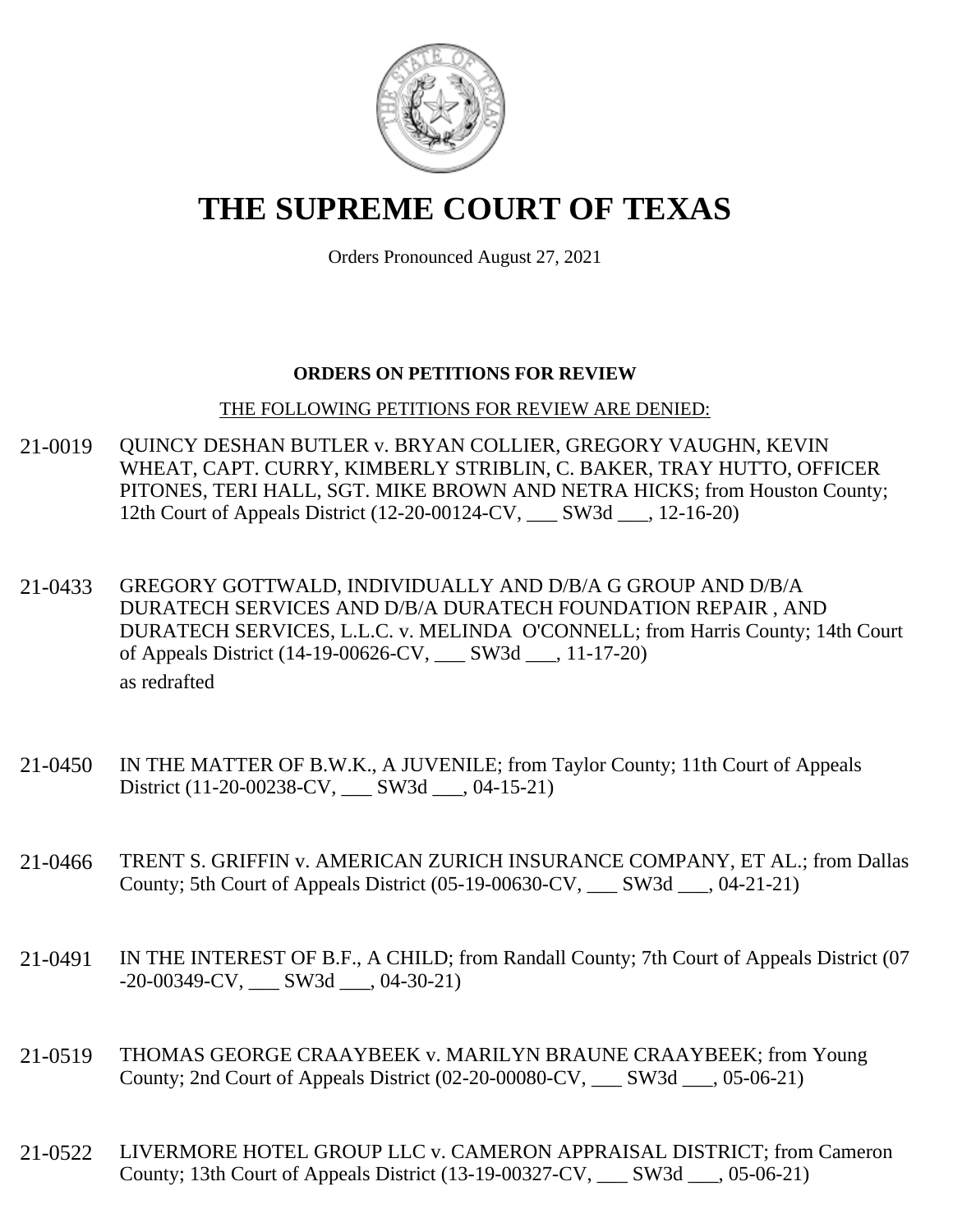- 21-0526 SAM C. TAMBORELLO v. LINDSEY DIANE NICHOLS, KOY ARDEN NICHOLS, BERRY R. COX, AND HIGHLAND PARK, TEXAS; from Dallas County; 5th Court of Appeals District  $(05-21-00011-CV,$  SW3d \_\_\_, 05-10-21)
- 21-0550 ANTHONY WHITNEY NORMAN v. DEANNA WILLIAMSON, CLERK OF TEXAS COURT OF CRIMINAL APPEALS, IN HER OFFICIAL CAPACITY AS CLERK OF THE TEXAS COURT OF CRIMINAL APPEALS AND IN HER INDIVIDUAL CAPACITY; AND CHIEF JUSTICE SHARON KELLER OF THE TEXAS COURT OF CRIMINAL APPEALS; from Travis County; 3rd Court of Appeals District (03-19-00297-CV, \_\_\_ SW3d \_\_\_, 02-11-21) motion for compulsory response dismissed as moot
- 21-0565 J. MICHAEL FERGUSON, P.C., J. MICHAEL FERGUSON, ANSON FINANCIAL, INC. AND MBH REAL ESTATE, LLC v. GHRIST LAW FIRM, PLLC, AND IAN GHRIST; from Tarrant County; 2nd Court of Appeals District (02-18-00332-CV, \_\_\_ SW3d \_\_\_, 05-20-21) as reinstated
- 21-0610 DAVID KERR AND GAIL KERR v. THE BANK OF NEW YORK MELLON TRUST COMPANY, N.A. AS TRUSTEE ON BEHALF OF CWABS ASSET-BACKED CERTIFICATES TRUST 2007-12 AND CARRINGTON MORTGAGE SERVICES, LLC; from Tarrant County; 2nd Court of Appeals District (02-20-00179-CV, \_\_\_ SW3d \_\_\_, 04-15-21)
- 21-0611 PAUL JASON HAMLIN AND TARA NATALIE BERTALAN HAMLIN v. MFG FINANCIAL, INC.; from Williamson County; 3rd Court of Appeals District (03-19-00716-CV,  $\frac{\text{SW3d}}{\text{S}}$ , 06-03-21)
- 21-0681 IN THE INTEREST OF M.S., A CHILD; from Tarrant County; 2nd Court of Appeals District (02-21-00007-CV, \_\_\_ SW3d \_\_\_, 06-28-21)
- 21-0685 IN THE INTEREST OF J.H., J.H., AND J.H., CHILDREN; from Moore County; 7th Court of Appeals District (07-21-00059-CV, \_\_\_ SW3d \_\_\_, 06-30-21)

#### THE FOLLOWING PETITION FOR REVIEW IS DISMISSED:

20-0454 HALCY MARTIN DEAN v. STETSON ROANE; from Travis County; 3rd Court of Appeals District (03-19-00352-CV, \_\_\_ SW3d \_\_\_, 04-30-20) joint motion to dismiss granted

#### THE FOLLOWING PETITION FOR REVIEW IS DISMISSED FOR WANT OF JURISDICTION: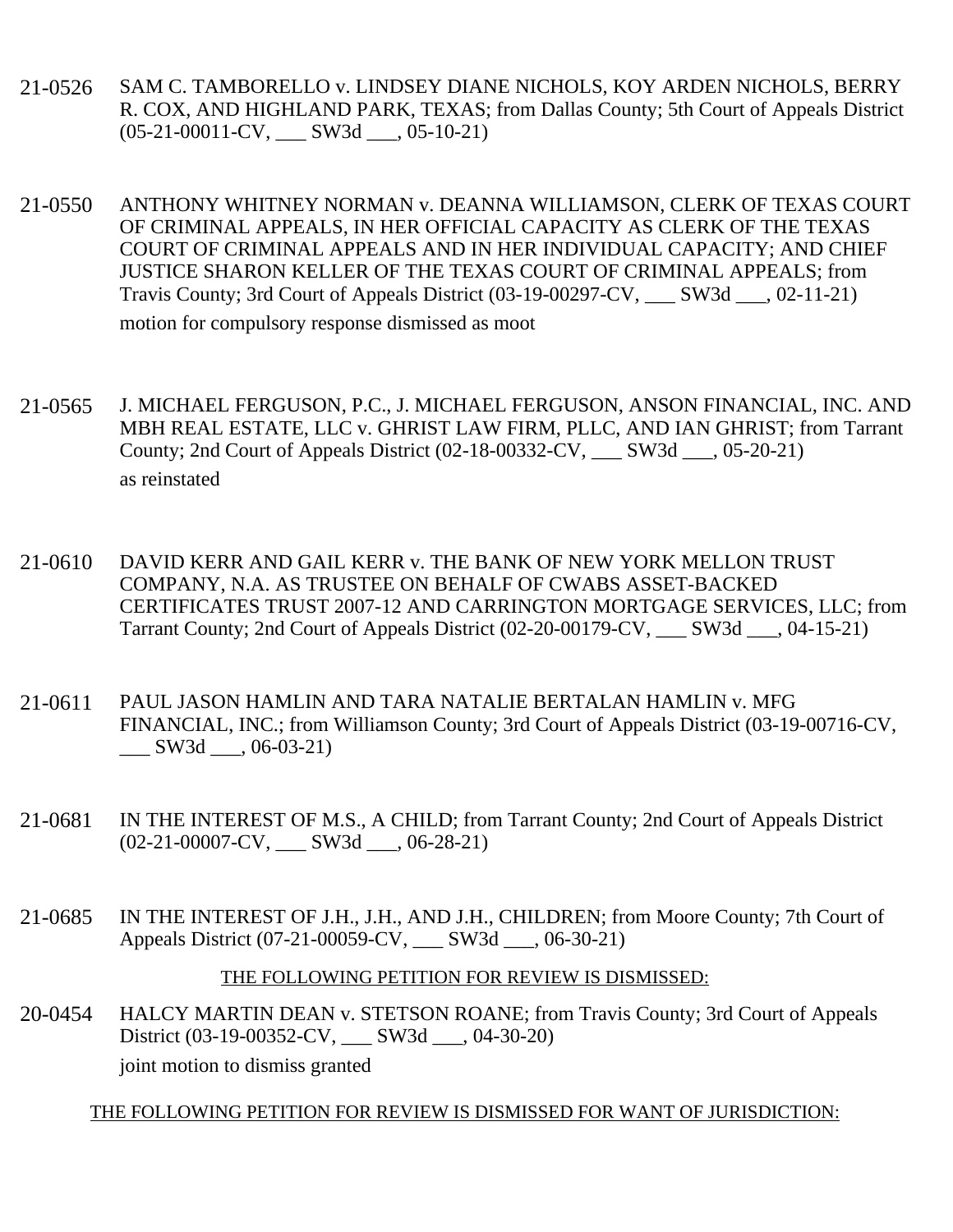21-0709 GLORIA DEAN CLARK v. AMERICAN CASUALTY COMPANY OF READING, PENNSYLVANIA; from Dallas County; 5th Court of Appeals District (05-20-00326-CV, \_\_\_ SW3d \_\_\_, 04-23-20)

### *See* TEX. R. APP. P. 53.7(a)

#### THE FOLLOWING PETITION FOR REVIEW IS ABATED:

21-0695 TARIQ M. CHOUDHRY v. MOHAMMAD ASHRAT; from Dallas County; 5th Court of Appeals District (05-20-00515-CV, \_\_\_ SW3d \_\_\_, 06-30-21)

> [**Note**: This case is removed from the Court's active docket until further order of this Court. The parties shall immediately notify this Court about the status of the underlying proceedings.]

### **ORDERS ON MOTIONS FOR REHEARING**

### THE MOTIONS FOR REHEARING OF THE FOLLOWING PETITIONS FOR REVIEW ARE DENIED:

- 20-0566 KIMBERLEY ANN GUNNARSON, INDIVIDUALLY AND AS CO-TRUSTEE OF THE TRUSTS CREATED PURSUANT TO THE TERMS OF THE LAST WILL AND TESTAMENT OF IVAR LEONARD GUNNARSON, DECEASED, AND GUNNARSON OUTDOOR ADVERTISING, INC. v. THE STATE OF TEXAS; from Hays County; 3rd Court of Appeals District (03-18-00738-CV, \_\_\_ SW3d \_\_\_, 02-26-20)
- 21-0234 IN THE INTEREST OF C.A.J., A CHILD; from Harris County; 1st Court of Appeals District (01  $-19-00704$ -CV, SW3d  $, 01-26-21)$
- 21-0304 ANIL SINHA M.D. v. ROGER NIEBUHR; from Brazoria County; 14th Court of Appeals District (14-19-00751-CV, SW3d .02-18-21)

THE MOTION FOR REHEARING OF THE FOLLOWING PETITION FOR WRIT OF MANDAMUS IS DISMISSED:

21-0318 IN RE C.D.C; from Rockwall County; 5th Court of Appeals District (05-20-00983-CV, SW3d  $, 02-02-21)$ 

relator's motion to dismiss granted

#### **MISCELLANEOUS**

## THE MOTION IN THE FOLLOWING PETITION FOR WRIT OF MANDAMUS IS DENIED:

21-0701 IN RE GREG ABBOTT, IN HIS OFFICIAL CAPACITY AS GOVERNOR OF THE STATE OF TEXAS; from Travis County motion for sanctions denied

## THE STAY ORDERS IN THE FOLLOWING PETITION FOR WRIT OF MANDAMUS ARE LIFTED:

21-0675 IN RE STATE OF TEXAS; from Harris County